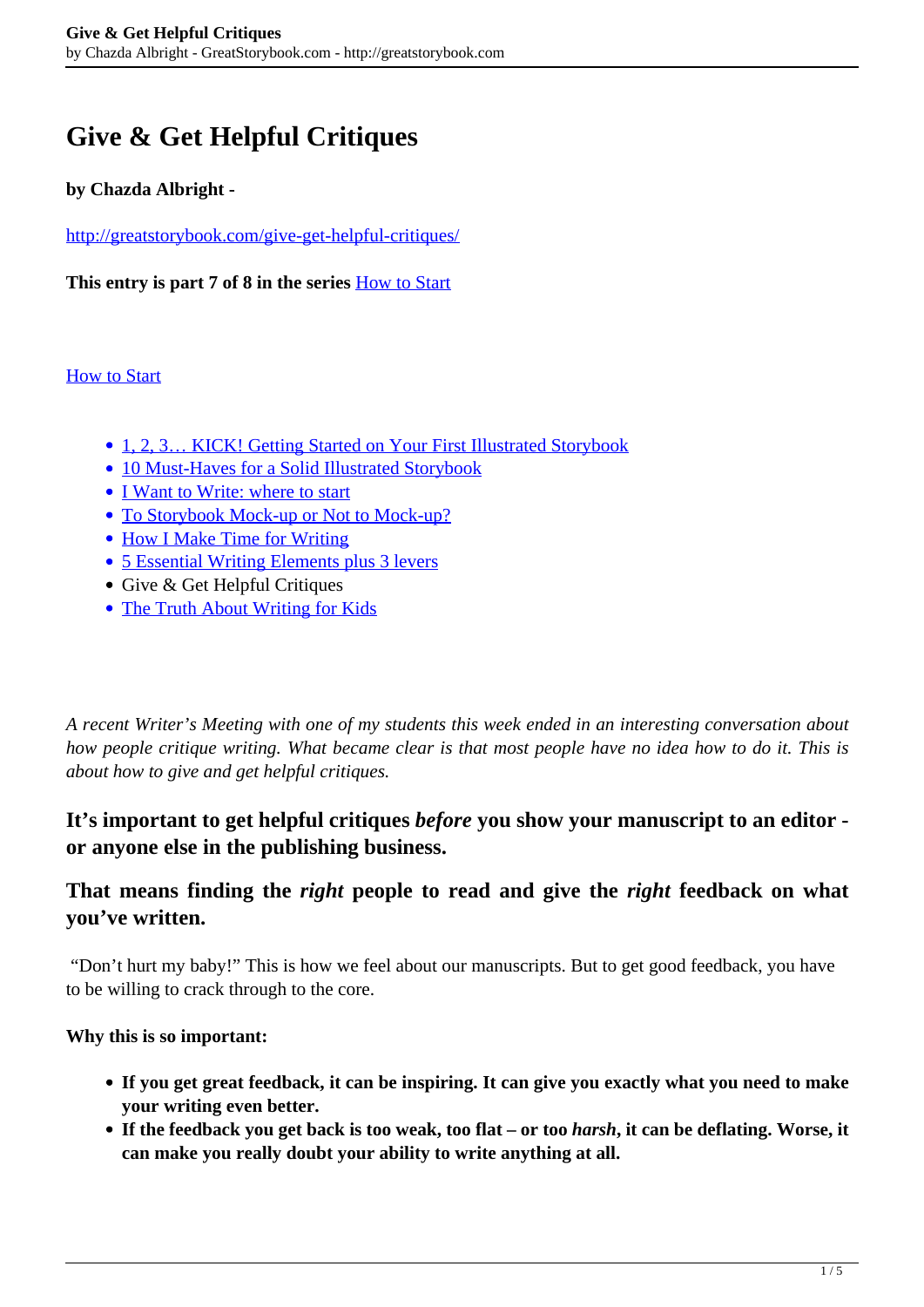**How do you get a helpful, inspiring Critique? That's what I want to discuss.**

## **What You'll Get Here:**

- Why Facebook critiques are a bad source
- Who to ask for a critical read
- What to ask for from a Critical Reader
- How to be a Critical Reader

## **About Facebook Requests for Crits**

If you make the mistake of posting a portion of your work-in-progress on Facebook (or any other social media), and ask for feedback, be warned. This is perhaps the worst possible way to get useful edits and notes from fellow readers.

More than that, unless you plan on publishing the final project yourself, you should never, ever do this. You will not be able to sell **First Rights**, because making your material freely public is a form of distribution. No publisher will touch it.

(If you're wondering: yes, most [Acquisitions Editors](http://greatstorybook.com/the-9-types-of-editors/) today will ask if you've posted or published any part of your manuscript online and they'll want to know the form and function of that in detail.)

## **About Family and Friends**

Whether you ask family and friends or not is something you have to decide on a case-by-case basis. If your mom is a professional editor or a teacher, then she might be a great reader. But not necessarily, not if she doesn't know what it is you need to know from her.

I'll explain more about that in a minute.

### **Who Should You Ask?**

All your Critical Readers should be people you know personally, or someone you've met through a shared friend.

**NOTE:** I do recommend hiring a professional editor, but you should have Critical Readers give you feedback before you do that. The draft you hand an editor should be your best possible work (so far). Don't give them the  $3<sup>rd</sup>$  draft, give them the  $20<sup>th</sup>$  – the draft you believe is ready for an [Agent](http://greatstorybook.com/agent-savvy/) or [Acquisitions Editor](http://greatstorybook.com/the-9-types-of-editors/).

That way, you get the most value from your money. *If your draft is too rough, the feedback you get will not be as detailed or as advanced as it would be if your writing were more polished*.

## **What Happened This Week**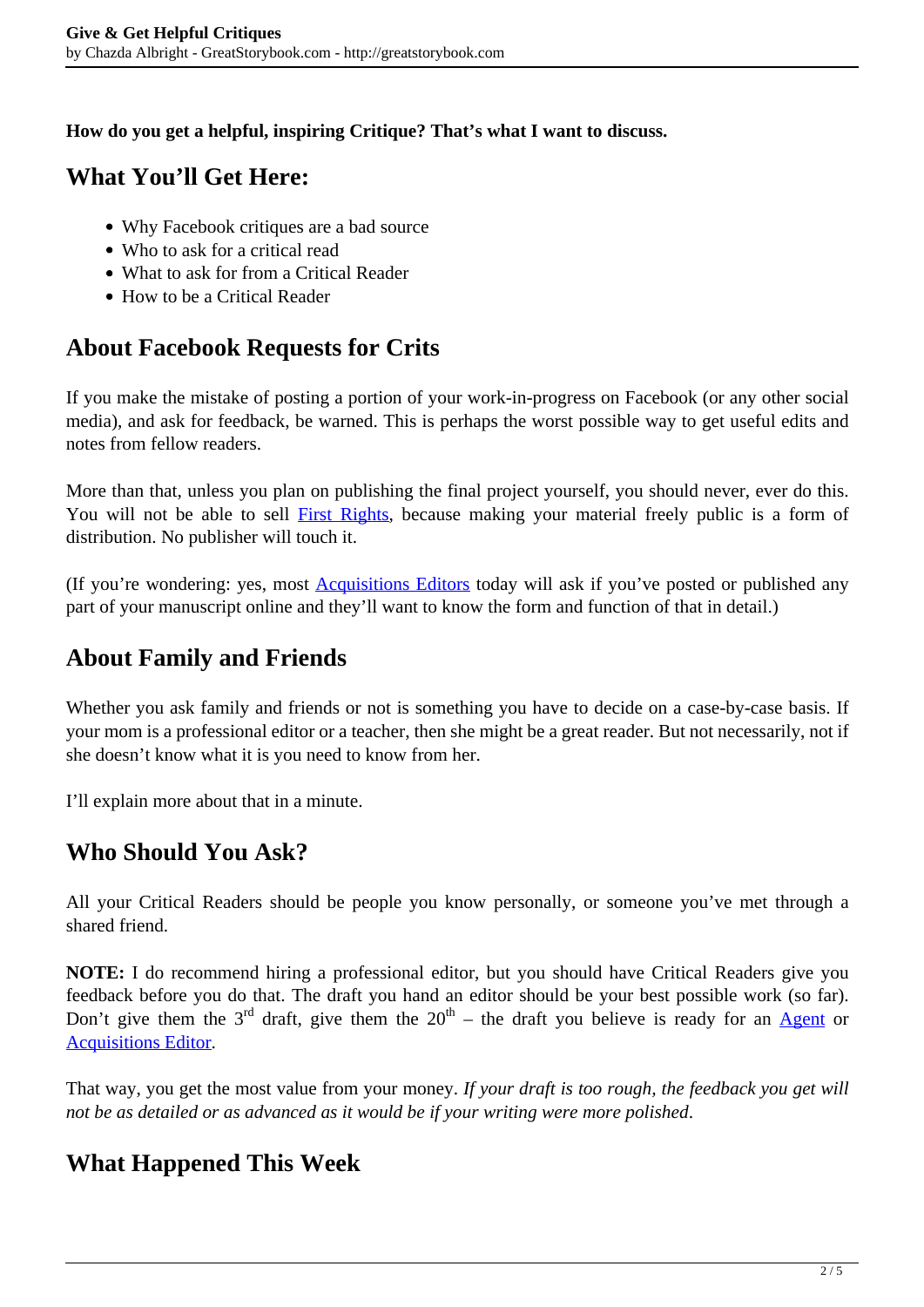The student I met with this week told me that she had shown her manuscript to three other people: her husband, a close family friend who is a professional editor and to a self-published writer. She said the feedback she got from them didn't help her at all and even made her feel like maybe she should just give up.

I started to worry that maybe she wasn't good at receiving critiques – some writers have enormously fragile egos, and if you don't blow sparkles all over your feedback, they will hate you for the rest of your days.

**But that wasn't the case.** I gave her my feedback and she took furious notes, asking me questions when she wanted more detail or an example. She was extremely receptive, so I wondered what the problem was with her other Critical Readers. It should have been a good experience for her, not the horrible doubtstewing fest she actually had.

After talking about the whole thing in-depth, the reasons those Critiques went so badly became very clear. The Readers had no idea what she wanted or needed to hear. (I'll explain how to handle this, below.)

### **What you can expect – generally.**

If you hand over your manuscript (or any portion of it) to a reader and expect them to know how to give you helpful feedback - be prepared for disappointment. If they've never done something like this before, they won't know how to be helpful.

**So what I recommend is this:** when you ask someone for a critical read and they say yes, tell them exactly what it is you're looking for in terms of feedback. For example, if you just want a basic spelling and grammar check, tell them that.

If you're concerned about the dialogue in particular, let your reader know.

Now, you may well want a thorough nit-picking of everything in your manuscript. You can tell your reader that – but you should also be reasonable, especially if that reader is doing this as a favor.

You've got to be really clear and even specific about where you need feedback and the way you'd like to get it.

- If you want to get notes on a separate page, ask for that.
- If you want scribbles directly in the manuscript, ask for that.
- If you want to have a Skype or in-person meeting, then ask for that.

#### **Not everyone needs or wants the same thing. That's why it's a good idea to be specific.**

### **How to** *Start* **a Critique (turning the tables)**

There's always something that needs fixing, refining and rewriting. There's always something good about it too.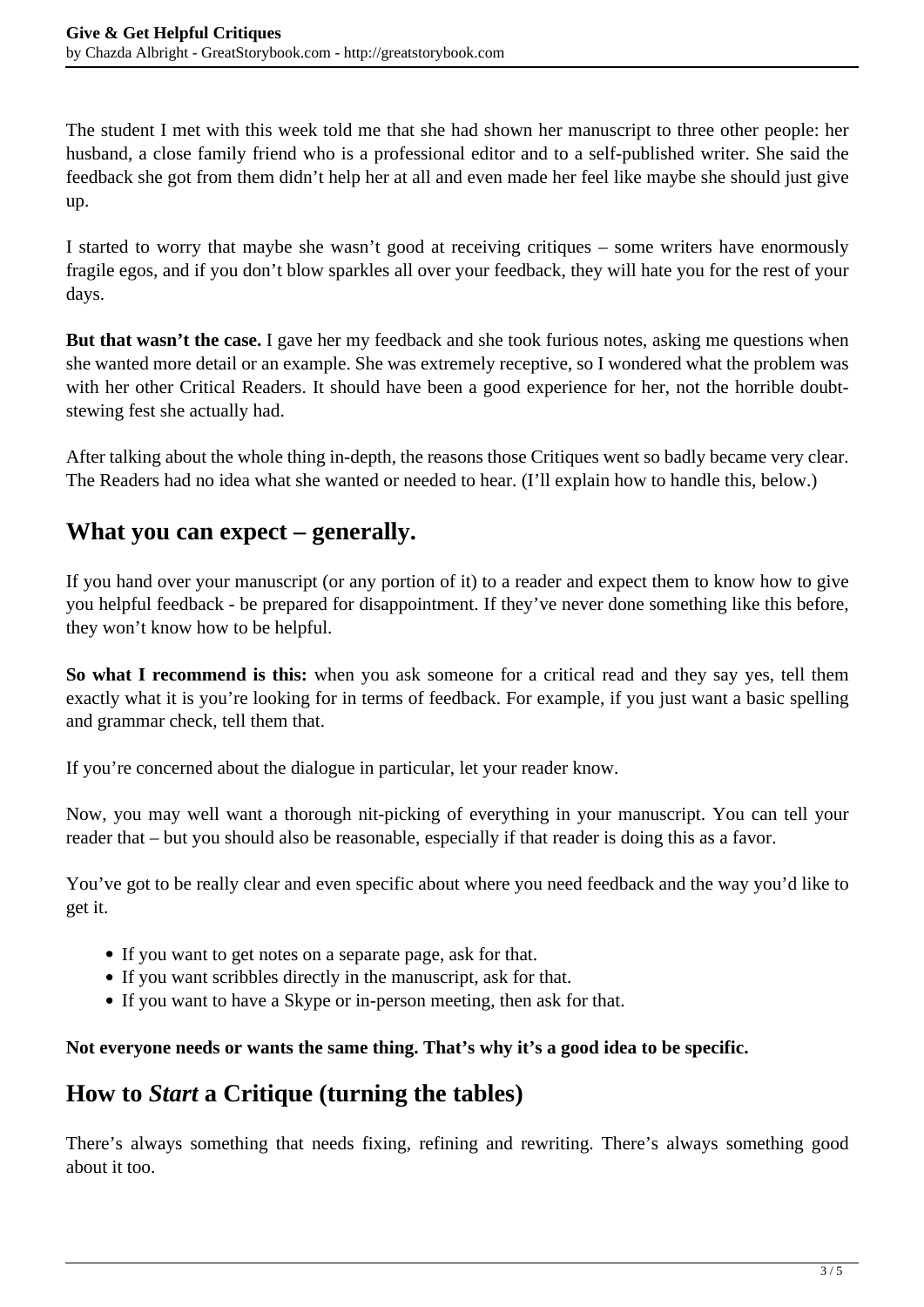So start with what you *like* about the read. Don't look for a certain number of Good Things. Simply say whatever works and be completely honest about that. Don't hold back on saying good things!

If it's really only one thing that's solid - talk about the one thing. If it's more, then list those out, all of them. Really, this is only fair, because if you're going to give feedback then the good stuff should also be given time and attention.

#### **A critique is never just about the garbage. It should be comprehensive.**

After you express what is working in the story, talk very openly about what flops. Don't hold back here, because this isn't a place for half-truths. If the protagonist doesn't feel like the main character, then say that – it isn't enough to say, "it needs work."

### **Just say it.**

Don't be mean about the criticisms, but also don't sugarcoat them. Simply state what is terrible (if terrible is the right word) about the piece - in the same way a weather reporter would discuss a storm.

Mistakes in writing, like storms, are a simple fact. There's no need to apologize about it and there's no reason to pull out all your hair over it.

Remember that it isn't the writer who is being criticized, but the writing.

## **Taking Note**

As a writer, you've got to listen to the feedback and take note. That isn't to say the Critical Reader might not be mistaken. But do accept it as their valid feedback. Whether you act on it or not is always, as ever, entirely up to you.

Please: Don't ever resort to name-calling. It will only end unwell, with a permanently broken relationship. There's no need for that, and deteriorating into meanness isn't fair. It also has nothing to do with a critique.

But if you get lucky and find someone who is able to give you helpful and inspiring feedback on your writing, do not make the mistake of undervaluing that. It's a rare and special thing to find Critical Readers who are simpatico and can give you feedback the way you need it.

Likewise, keep all this in mind the next time someone asks that *you* critically read something. You have it in your power to give your fellow writer inspiration and genuine help, or to squash them.

Writers, perhaps more than anyone else, understand that words really do matter.

#### **Keep creating, no matter what.**